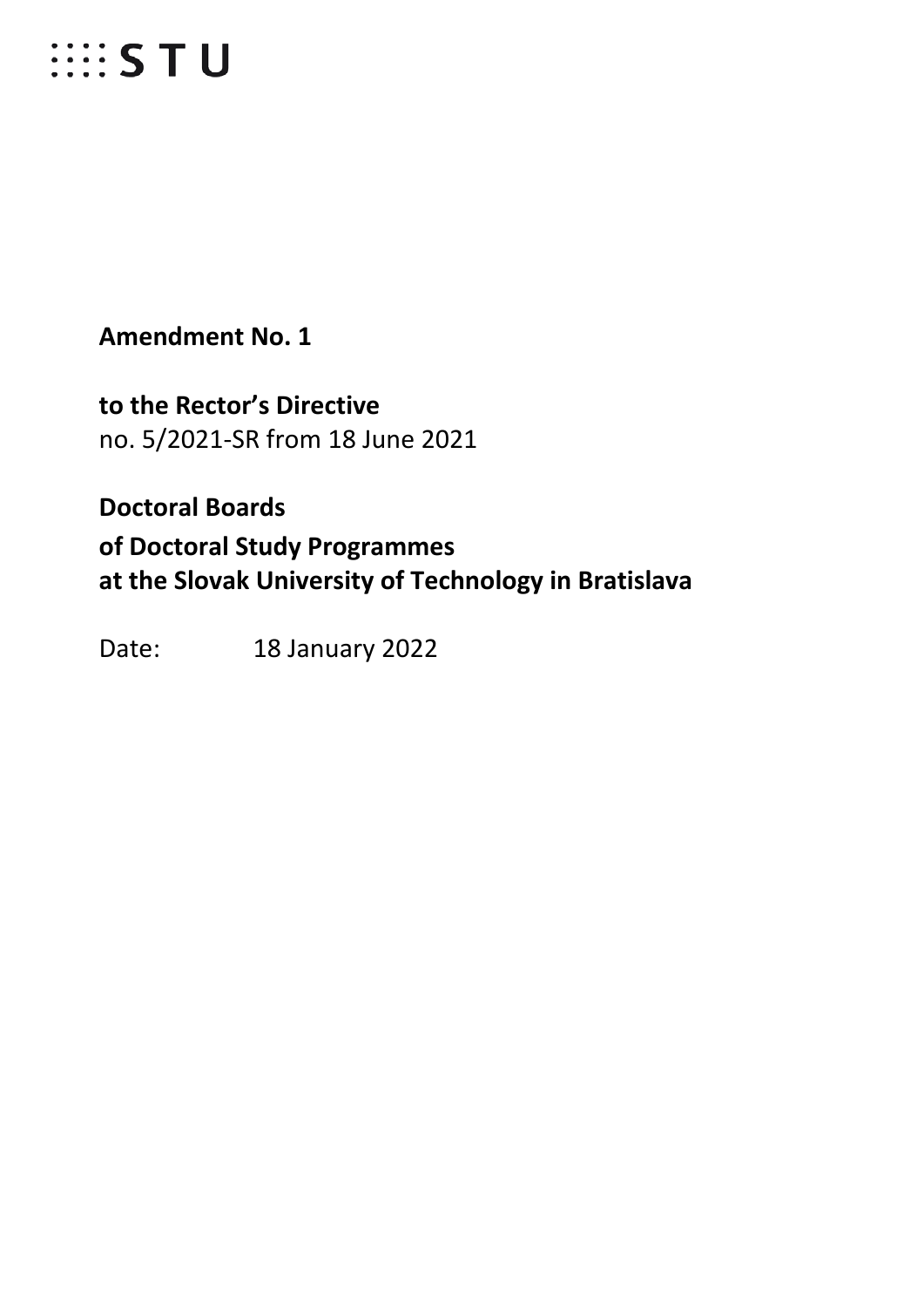

#### **Slovak University of Technology in Bratislava, Vazovova 5, Bratislava**

In Bratislava, 18 January 2022

The Rector of the Slovak University of Technology in Bratislava (hereinafter the "STU") in line with Article 13 (5) of Rector's Directive no. 5/2021-SR Doctoral Boards of Doctoral Study Programmes at the Slovak University of Technology in Bratislava from the day 18 June 2021

**issues**

the following

#### **Amendment number 1**  to Rector's Directive no. 5/2021-SR from the day 18 June 2021 **Doctoral Boards of Doctoral Study Programmes at the Slovak University of Technology in Bratislava** (hereinafter referred to as "Amendment no. 1 to the Rector's Directive)

#### **Article I.**

Rector's Directive No. 5/2021-SR Doctoral Board of Doctoral Study Programmes at the Slovak University of Technology in Bratislava from 18 June 2021 (hereinafter referred to as the "Rector's Directive") is amended as follows:

- 1. In Article 3 (1), a full stop is inserted after the word "DrSc".
- 2. Article 3, (2) reads:

"(2) The number of members of the DB together with the chairman of the DB is at least five. If the DB covers several doctoral study programmes, each study programme is sufficiently represented in the DB. If an external educational institution shares in the implementation of the doctoral study programme(s), it is sufficiently represented in the DB. If study programmes differ only in the form or language of implementation, they shall be considered as one study programme for the purpose of this point.".

- 3. In Article 3 (3), the number "8" is replaced by the number "7".
- 4. In Article 3 (4), the words "scientific-pedagogical" are replaced by the words "current scientific/artistic-pedagogical".
- 5. In Article 3, (6) is deleted.

The former points 7 to 9 are renumbered as points 6 to 8.

- 6. In Article 3 (6) (a), the words "or 6" are deleted.
- 7. In Article 3 (6) b), a comma is inserted after the word of the programme.
- 8. Article 3 (7) is worded as follows:

 $''(7)$  To supplement the number of DB members according to point 2 of this Article, the Dean shall send the Rector a request to add members to the DB together with a proposal for appointing a DB member pursuant to point 4 of this Article. A sample request for adding DB members forms Annex no. 4 of this Directive. After approval by the STU Scientific Board, the Rector appoints a new member of the DB for a maximum period of the DB establishment pursuant to Article 2 (7) of this directive.".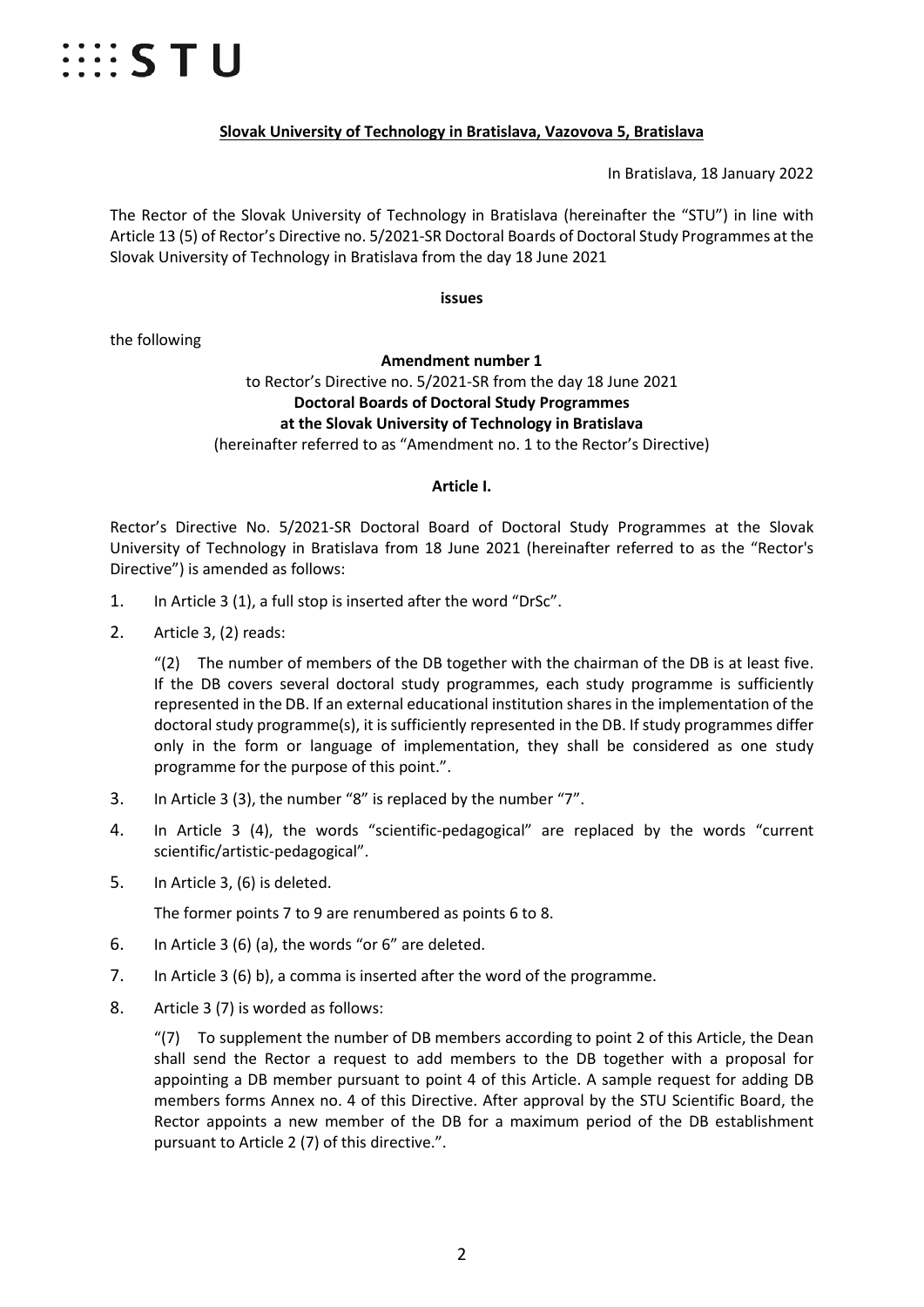# $\cdots$  STU

- 9. In Article 4 (1), the word "appointment" is replaced by "nominating".
- 10. In Article 4 (3), the word "appointment" is replaced by "nominating".
- 11. In Article 4, the following point 4 is inserted after point 3:

" $(4)$  The election of the chairman of a DB according to points 1 to 3 of this article shall take place by secret ballot.".

The previous points 4 to 6 are now referred to as points 5 to 7.

12. Article 4 (6) is worded as follows:

 $\degree$ (6) The chairman of a DB is appointed for the period of membership in the DB according to Art. 3 (5) of this Directive.".

13. Article 4 (7) is worded as follows:

"(7) The Rector is authorised to dismiss the Chairman of a DB on the basis of a reasoned request of a dean or deans of the faculties concerned, if it is an DB operating for doctoral study programmes carried out at several faculties according to Art. 2 (4) of this Directive. The dismissed chairman of the DB remains a member of the relevant DB and his/her membership expires in accordance with Art. 3 (6) of this Directive.".

14. Article 4 is supplemented with a point 8 the wording of which is:

" $(8)$  If the membership of the chairman of a DB in the DB ends pursuant to Art. 3 (6) of this Directive or he/she dismissed according to point 7 of this article, the dean of the faculty at which the relevant DB is based or the Rector, within one month from the date of termination of the DB chairman's membership in the relevant DB or his/her removal as the DB chairman, shall convene a meeting of the DB and participate in the election of a new DB chairman from among the DB members. The Rector shall appoint a new chairman of the DB pursuant to point 4 of this Article for a period pursuant to point 6 of this Article.".

- 15. In Article 5 (1), the following words are added at the end of the second sentence: "in line with Art. 4 of internal regulation no. 9/2021 Internal quality assurance system for doctoral studies at the Slovak University of Technology in Bratislava".
- 16. In Article 5, (2) and (3) are deleted.

The former points 4 and 5 are renumbered as points 2 and 3.

- 17. In Article 5 (2), the word "doctoral candidate" is replaced by the words "doctoral student" (hereinafter referred to as a "doctoral student")".
- 18. Article 5 (3) is worded as follows:
	- "(3) The DB may be divided into working groups according to Art. 9 (1) of this Directive.".
- 19. Footnote no. 13 reads as follows:

 $413 \xi$  54 (4) of the Act.".

20. Article 6 (2) is worded as follows:

" $(2)$  The supervisor shall submit the proposed topics of the dissertation through the Academic Information System (hereinafter the "AIS") in Slovak and English. The supervisor shall enter in the AIS the proposed topics of the dissertations with a short annotation of them at least 10 weeks before the last day intended for the submission of applications for the study of doctoral study programmes.".

Footnote no. 14 is deleted.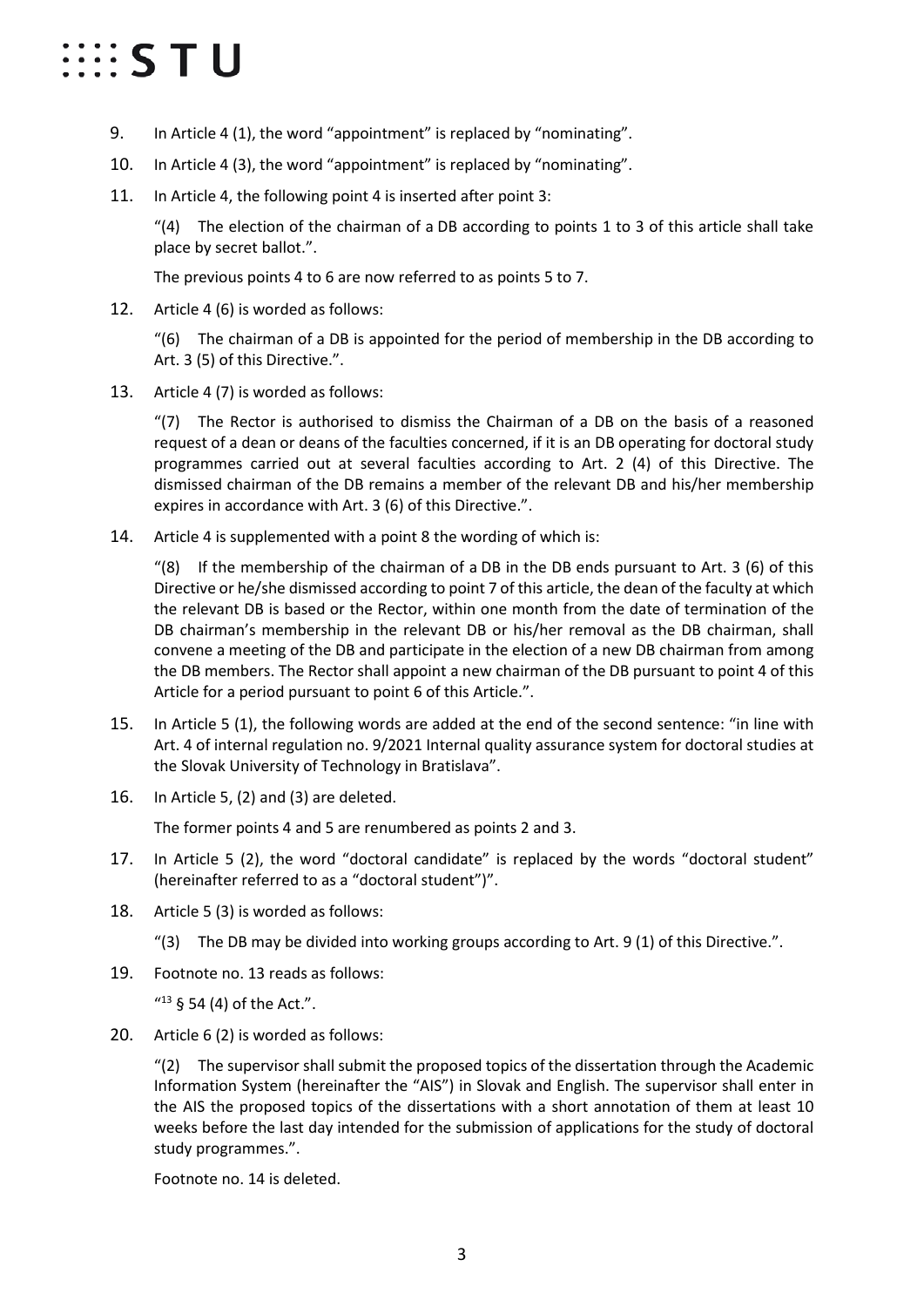# $\cdots$  STU

- 21. In Article 6 (3), the following words are added at the end: "and additional requirements for the trainer in line with Article 5 of Internal Regulation no. 9/2021 Internal quality assurance system for doctoral studies at the Slovak University of Technology in Bratislava".
- 22. Article 6 (4) is worded as follows:

 $''(4)$  The chairman of the DB shall forward the proposed dissertation topics to the dean. No later than 10 days before the date of the entrance examination, the chairman of the DB shall send the dean a proposal of at least a three-member doctoral board on the published topic of the dissertation.".

Footnote no. 15 is deleted.

- 23. In the first sentence of Article 6 (5), the word "ISP" is replaced by the words "individual study plan" (hereinafter referred to as the "ISP")".
- 24. In Article 7 (2), the words "subject of the assessment" are replaced by the words "the doctoral study programme (hereinafter the "doctoral study") is assessed".
- 25. In Article 7 (4), throughout the text, the word "study" is replaced by the words "doctoral study".
- 26. In Article 7 (5), throughout the text, the word "of doctoral" is inserted after the word "implementation" and the last sentence is deleted.
- 27. In Article 7, the following point 6 is inserted after point 5:

 $(6)$  The DB shall approve the proposal of the guarantor of the doctoral study programme to exclude a doctoral student from the study for non-compliance with the requirements<sup>16a</sup>.".

Footnote no. 16a reads:

"16a Art. 33 (5) of the STU Study Regulations.".

The former points 6 and 7 are renumbered as points 7 and 8.

- 28. In Article 7, point 8 is deleted.
- 29. In Article 8 (1), (a) at the end, the words: "after the appointment of opponents by the dean<sup>21</sup> the chairman of the DB will hand over to the administrative unit of the workplace where the doctoral student is enrolled the directory of institutions to send the abstract in written or electronic form,".
- 30. In Article 8 (1), the following point b) is inserted after point a):

"b) after the appointment of opponents by the dean<sup>21</sup> the chairman of the DB shall submit to the administrative unit of the workplace where the doctoral student is enrolled the directory of institutions to send the abstract in written or electronic form,".

Footnote 21 no. reads:

"<sup>21</sup> Art. 41 (8) of the STU Study Regulations.".

The former letter b) is now referred to as letter c).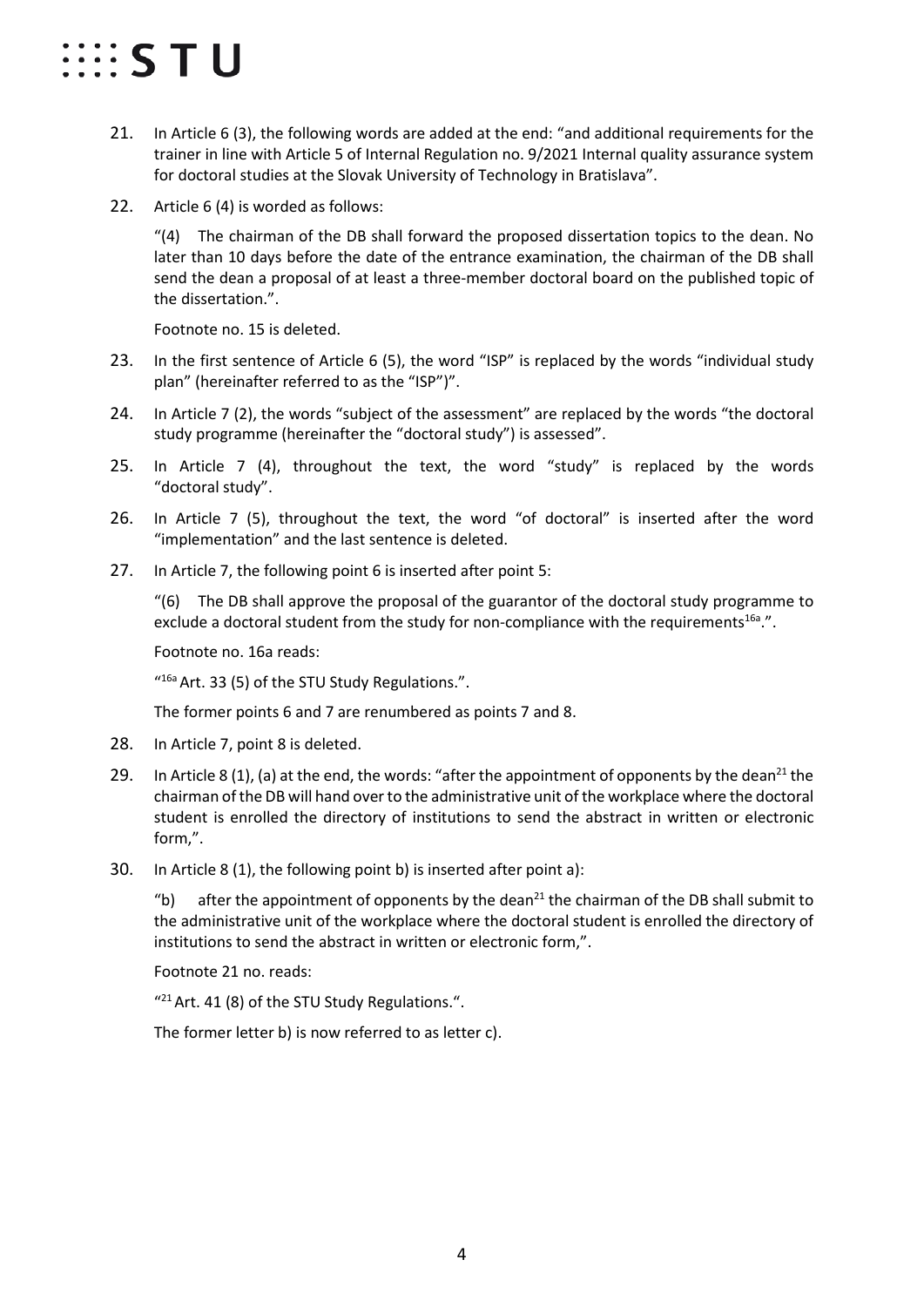# **EEE STU**

31. The following new Article 9 is inserted after Part Four of the "Organization and Discussion Regulations of Doctoral Boards", which reads as follows:

#### "Article 9 **Structuring of a Doctoral Board**

(1) If more than one doctoral study programme falls within the scope of the DB, the DB may be divided into DB working groups according to the doctoral study programmes it covers (hereinafter referred to as the "programme commissions"). The division of a DB into programme commissions is within the competence of the relevant DB.

(2) The range of activities of a DB programme commission according to point 1 of this article shall be determined by the relevant DB.

(3) The programme commission may be composed only of members of the relevant DB. A DB member may also be a member of several programme commissions of the respective DB.

(4) A programme commission for the doctoral study programme has its address at the faculty where the relevant doctoral study programme takes place.

(5) For administrative purposes, a DB or a programme commission may have a secretary. The secretary does not have to be a member of DB, in which case he/she does not have the rights and obligations of a member of DB.".

32. The title of Article 10 reads as follows:

#### "**Powers of the Chairman of a Doctoral Board and the Chairman of a Programme Commission**".

33. The existing text of Article 10 shall become point 1 and shall be supplemented by points 2 to 7, which shall read as follows:

 $\frac{1}{2}$  If a DB is divided into programme commissions according to Art. 9 (1) of this Directive, each programme commission shall have its own chairman, who shall represent the relevant programme commission externally.

(3) The chairman of the programme commission is elected from among the members of the relevant programme commission by secret ballot of the members of the programme commission at the first meeting of the programme commission, which is convened by the chairman of the DB. The chairman of the DB will attend the first meeting of the programme commission.

(4) A member of the programme commission is lawfully elected as the chairman of the programme commission if he/she obtains an absolute majority of votes of all members of the relevant programme commission. Subsequently, the chairman of the DB shall appoint the chairman of the programme commission and invite him/her to begin the activities of the programme commission.

(5) The functional term of office of the chairman of the programme commission is at most for the period of membership in the DB according to Art. 3 (5) of this Directive.

(6) The provisions of Art. 4 (7) and (8) of this Directive shall apply to the chairman of a programme commission.

(7) The chairman of a programme commission shall in particular:

a) represent the chairman of the DB in ensuring administrative tasks related to doctoral study programmes that fall under the relevant programme commission,

- b) manage and coordinate the activities of the programme commission,
- c) convene, determine the agenda and chair the meetings of the programme commission.".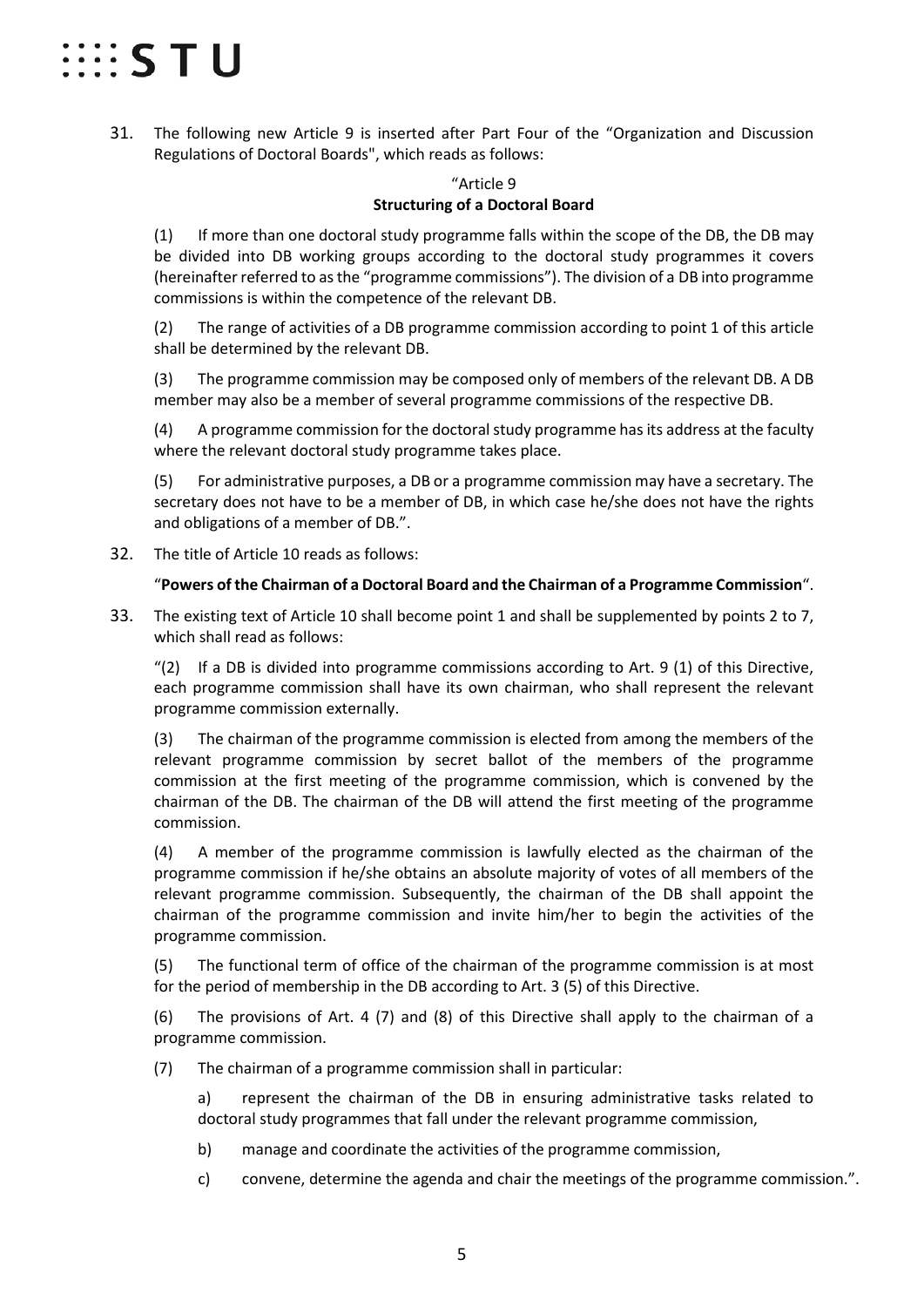# $\cdots$  STU

- 34. In Article 11 (2), the following words shall be added at the end of the first sentence: "and of the relevant programme commission, if he/she is a member of it".
- 35. In Article 11 (4) the number "7" is replaced by the number "6" and the letter "b" is replaced by the letter "c".
- 36. After Article 11, the words "Article 13" are replaced by "Article 12".
- 37. The title of Article 12 reads as follows:

#### **"Meetings of the Doctoral Boards and Programme Commissions"**.

- 38. In Article 12 (1), the last sentence is deleted.
- 39. In Article 12, the following points 2 and 3 are inserted after point 1:

 $(2)$  The meeting of the programme commission shall be convened in writing or electronically by the chairman of the programme commission or, in exceptional cases, by the chairman of the DB, at least 14 calendar days before the date of the meeting of the programme commission. The meeting of the programme commission is chaired by the chairman of the programme commission or by a member of the programme commission appointed by the chairman.

(3) A meeting of the DB or the programme commission (hereinafter also the "commission") may be held by videoconference or other means of information and communication technology without the physical presence of its members.".

The former points 2 to 7 are now referred to as points 4 to 9.

- 40. In Article 12 (4) to (7) throughout the text, the word "DB" is replaced by the word "commission".
- 41. In Article 12 (7) the words "at its registered office" are replaced by the words "at its address".
- 42. In Article 13 (1), the word "Lists" is replaced by the word "Records" and throughout the text the word "DB" is replaced by the word "commission" in the relevant form.
- 43. Annex no. 1 to 4 are worded as follows: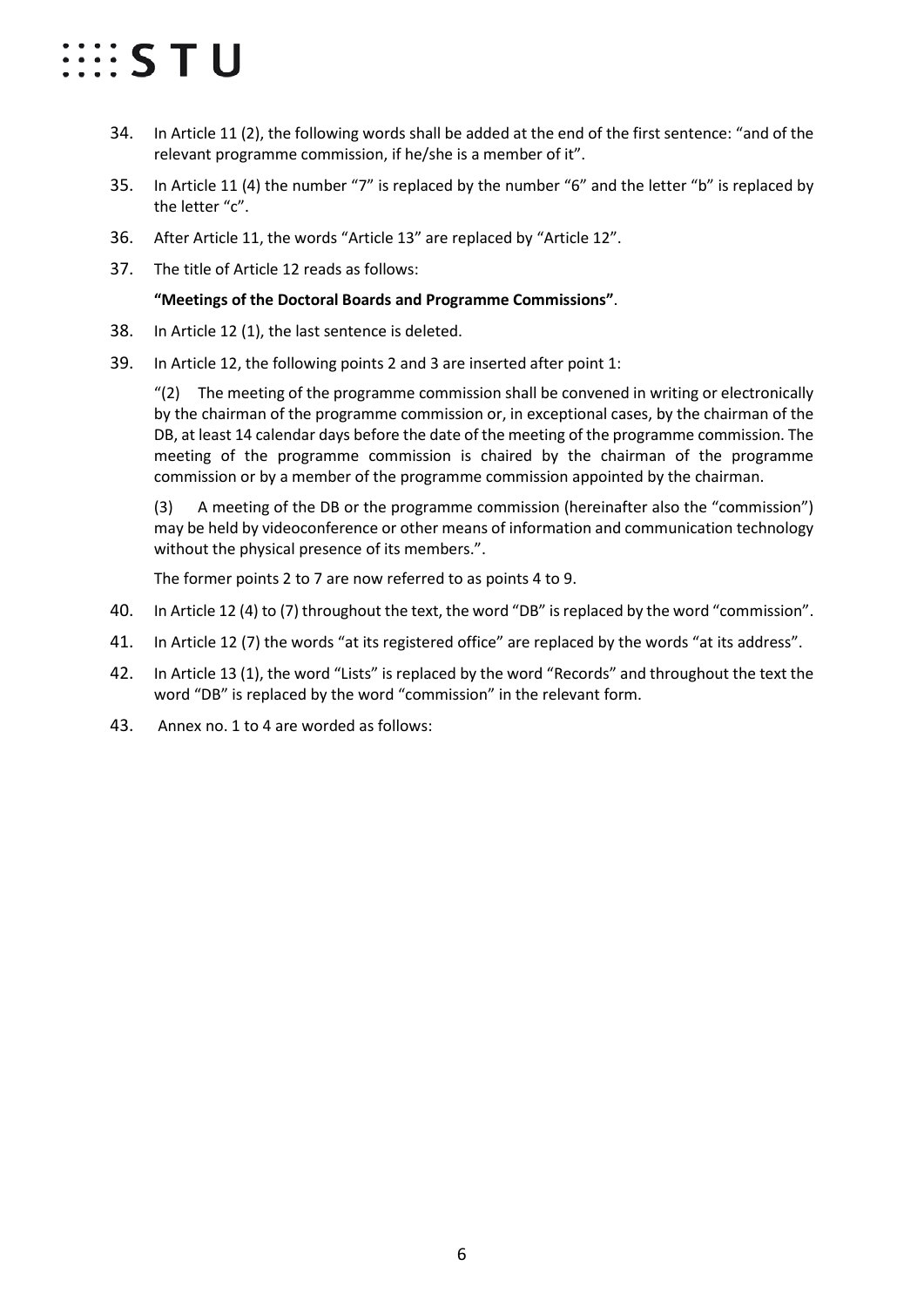

#### **"Annex no. 1**

## **Slovak University of Technology in Bratislava (hereinafter referred to as "STU")**

*(name of the university part)*

## **Request for establishment of a Doctoral Board in a doctoral study programme specialization**

In line with Art. 2 (6) of the Rector's Directive no. 5/2021-SR Doctoral Boards for Doctoral Study Programmes at the STU, as amended by Amendment no. 1 (hereinafter referred to as the "Directive"), **I request the establishment of a Doctoral Board in the specialization**

*(name of the specialization/combination of two specializations).......................................................*

*......................................................................................................................................................*

for the accreditation period of the doctoral study programmes which will be in the competence of the particular doctoral board.

Doctoral study programmes provided in the particular specialization which will be in the competence of the doctoral board:

- 1. *(doctoral study programme name and ID, form of study, standard length of study, language) ... the following external educational institution does not participate/will participate<sup>[1](#page-6-0)</sup> in the implementation*: *(institution name):...................................................................................................*.
- 2. *(doctoral study programme name and ID, form of study, standard length of study, language) ... the following external educational institution does not participate/will participate<sup>1</sup> in the implementation*: *(institution name)....................................................................................................*.
- 3. *(doctoral study programme name and ID, form of study, standard length of study, language) ... the following external educational institution does not participate/will participate<sup>1</sup> in the implementation*: *(institution name)....................................................................................................*.
- 4. *(doctoral study programme name and ID, form of study, standard length of study, language) ... the following external educational institution does not participate/will participate*<sup>1</sup> *in the implementation*: *(institution name)................................................................................................*.

Date .....................................................

.............................................................

signature of the dean of the faculty

<span id="page-6-0"></span><sup>&</sup>lt;sup>1</sup> List one of the options.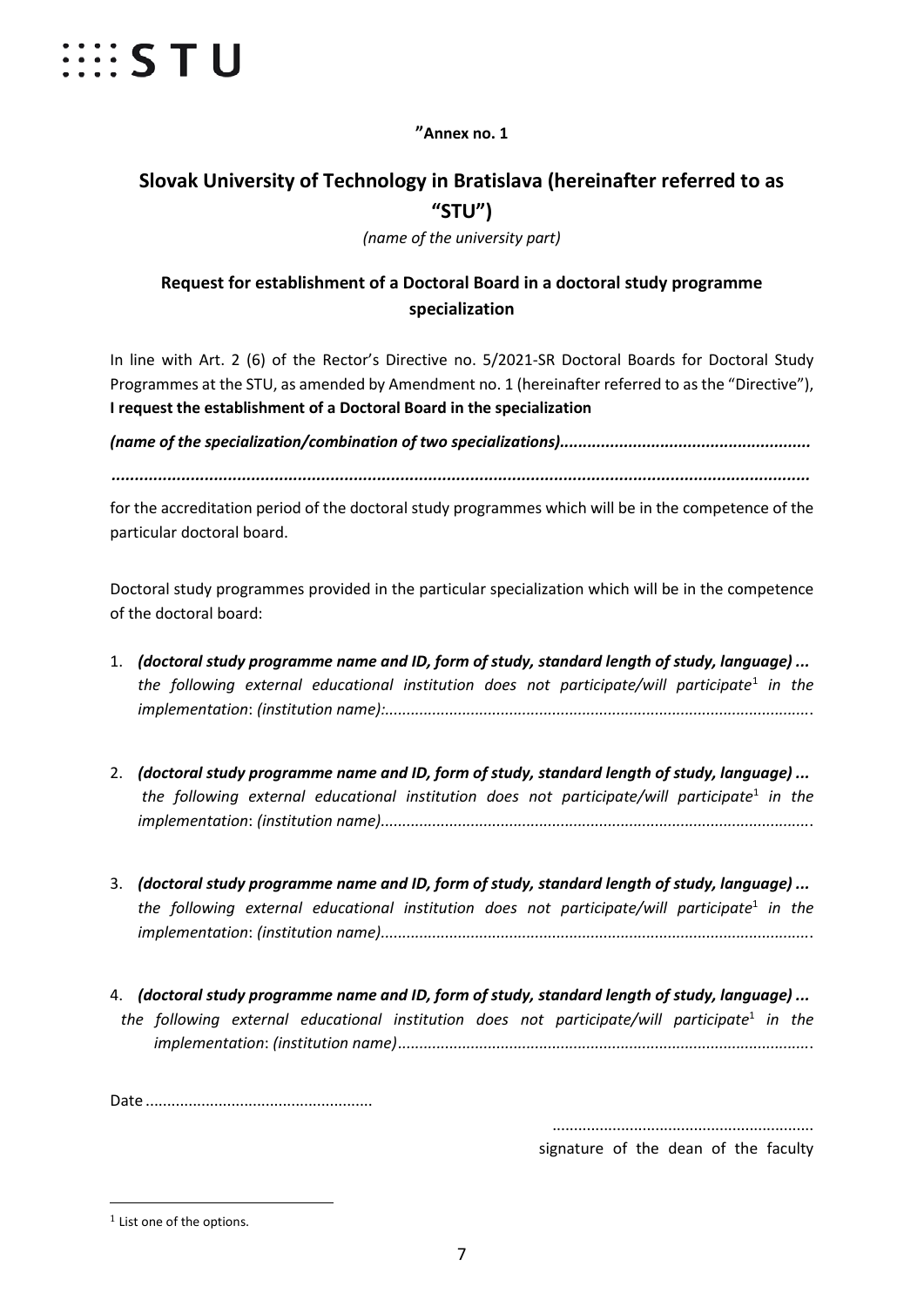

## **Slovak University of Technology in Bratislava**

*(name of the university part)*

#### **List of persons proposed to be appointed as members of the doctoral board**

in the specialization/combination of two specializations**:**

|  | for the following doctoral study programme(s) <sup>1</sup> : |
|--|--------------------------------------------------------------|
|  |                                                              |

2. *(doctoral study programme name and ID)...........................................................................*

Persons proposed to be appointed as members of the doctoral bard: for the specialization<sup>[2](#page-7-1)</sup>:

| No.      | Title, name, surname | Workplace |
|----------|----------------------|-----------|
| л        |                      |           |
| <u>.</u> |                      |           |
| З.       |                      |           |
| 4.       |                      |           |
|          |                      |           |
| 6.       |                      |           |

for the specialization<sup>2</sup>:

| No.     | Title, name, surname | Workplace |
|---------|----------------------|-----------|
|         |                      |           |
| ∍<br>z. |                      |           |
| 3.      |                      |           |
| 4.      |                      |           |
| 5.      |                      |           |
| 6.      |                      |           |

Date .....................................................

.............................................................

signature of the dean of the faculty

Approved in the STU Scientific Board on<sup>3</sup>:

............................................................... signature of the STU Scientific Board Chairman

<span id="page-7-0"></span> $<sup>1</sup>$  State the study programmes which will be in the competence of the particular doctoral board.</sup>

<span id="page-7-1"></span><sup>&</sup>lt;sup>2</sup> In the case of a combination of two specializations please state the proposed members for individual specializations separately.

<span id="page-7-2"></span><sup>&</sup>lt;sup>3</sup> To be completed and signed after approval by the STU Scientific Board.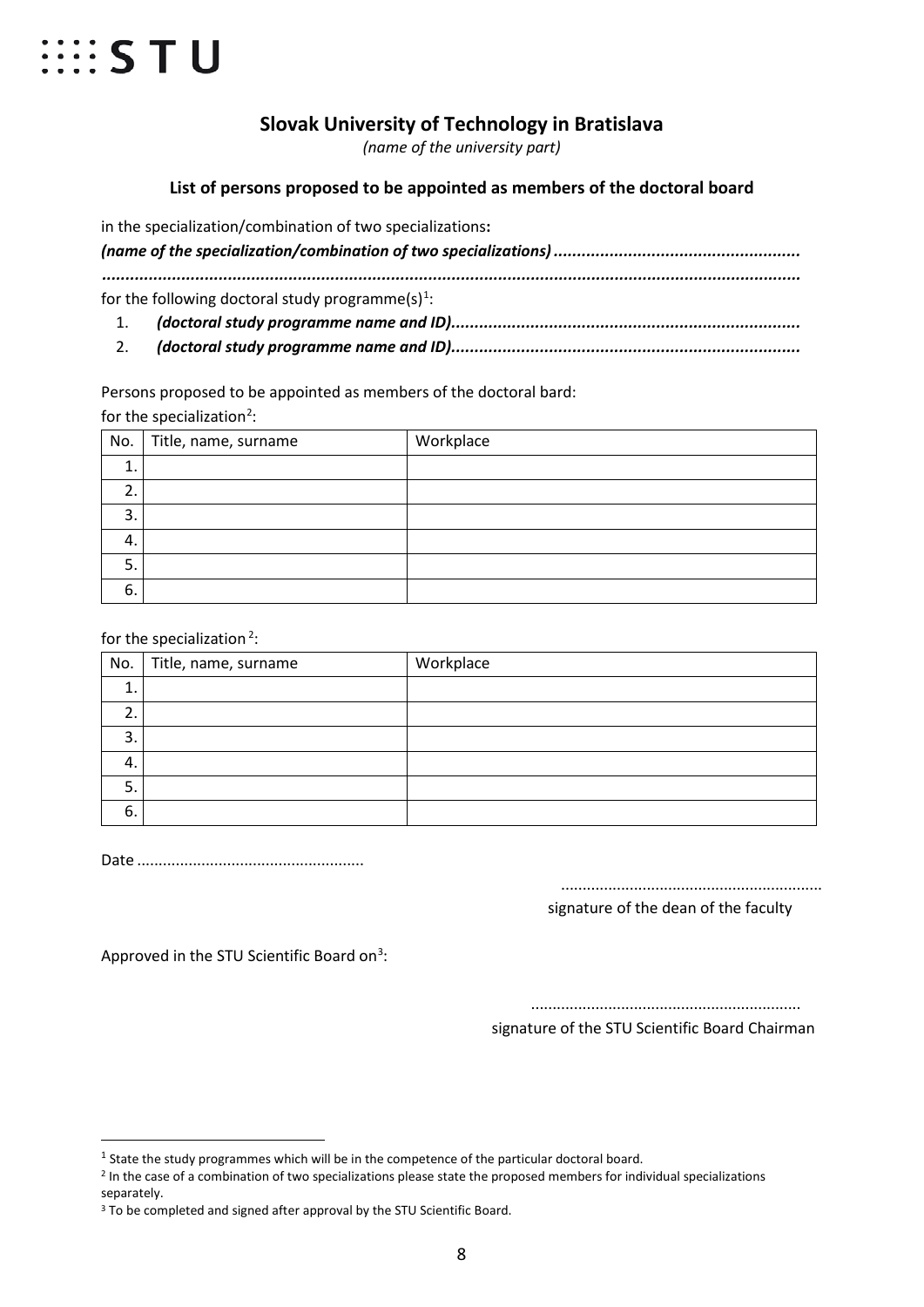

**Annex no. 2**

## **Slovak University of Technology in Bratislava (hereinafter referred to as the "STU")**

*(name of the university part)*

## **Request for including a new doctoral study programme into the competence of an already established doctoral board and for adding members to the doctoral board in a doctoral study programme specialization**

In accordance with Article 2 (10) of Rector's Directive No. 5/2021-SR Doctoral Boards for Doctoral Study Programmes at STU, as amended by Amendment no. 1**, I request inclusion of the below-stated new doctoral study programme/programmes into the competence of the doctoral board and for members to be added to the doctoral board in the specialization**

*(name of the specialization/combination of two specializations) .....................................................*

*......................................................................................................................................................*

doctoral study programme $(s)^1$  $(s)^1$ : *(doctoral study programme name and ID, form of study, standard length of study, language) ......... ...........................................................................................................................................* the following external educational institution does not participate/will participate **[2](#page-8-1)** in the implementation: *(institution name)........................................................................................................... ......................................................................................................................................................*

Date .....................................................

.............................................................

signature of the dean of the faculty

<span id="page-8-0"></span> $1$  State the new specialization or specializations which will be in the competence of the particular doctoral board.

<span id="page-8-1"></span><sup>&</sup>lt;sup>2</sup> Select one of the options as appropriate.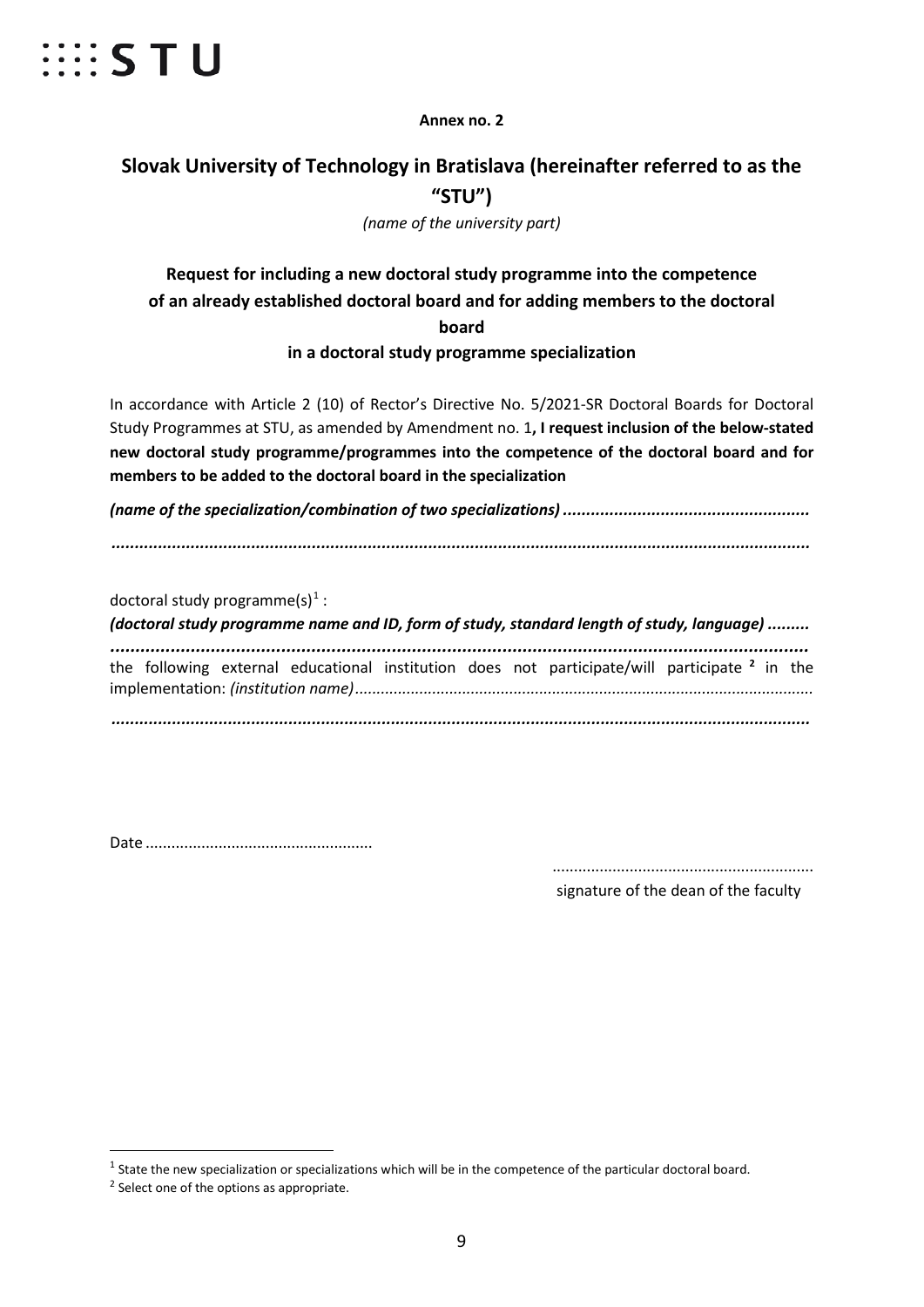

## **Slovak University of Technology in Bratislava**

*(name of the university part)*

#### **List of persons proposed to be added to the Doctoral Board**

in the specialization**:** *(name of the specialization/combination of two specializations) .....................................................*

| for the doctoral study programme(s) <sup>1</sup> : |
|----------------------------------------------------|
|                                                    |

registered office of the Doctoral Board: *(name of the university part)*

Chairman of the Doctoral Board: *(title, name, surname)*

Persons proposed to be added as members of a Doctoral Board<sup>[2](#page-9-1)</sup>:

| No.     | Title, name, surname | Workplace |
|---------|----------------------|-----------|
| 4<br>Œ. |                      |           |
| ∍       |                      |           |
| 3.      |                      |           |
| 4.      |                      |           |
| 5       |                      |           |
| 6.      |                      |           |

Date ..................................................... ................................................................

signature of the dean of the faculty

Approved in the STU Scientific Board on<sup>[3](#page-9-2)</sup>:

................................................................

signature of the STU Scientific Board Chairman

<span id="page-9-0"></span> $1$  State the new specialization or specializations which will be in the competence of the particular doctoral board.

<span id="page-9-1"></span><sup>&</sup>lt;sup>2</sup> When combining two specializations, list the proposed members separately for each specialization.

<span id="page-9-2"></span><sup>&</sup>lt;sup>3</sup> To be completed and signed after approval by the STU Scientific Board.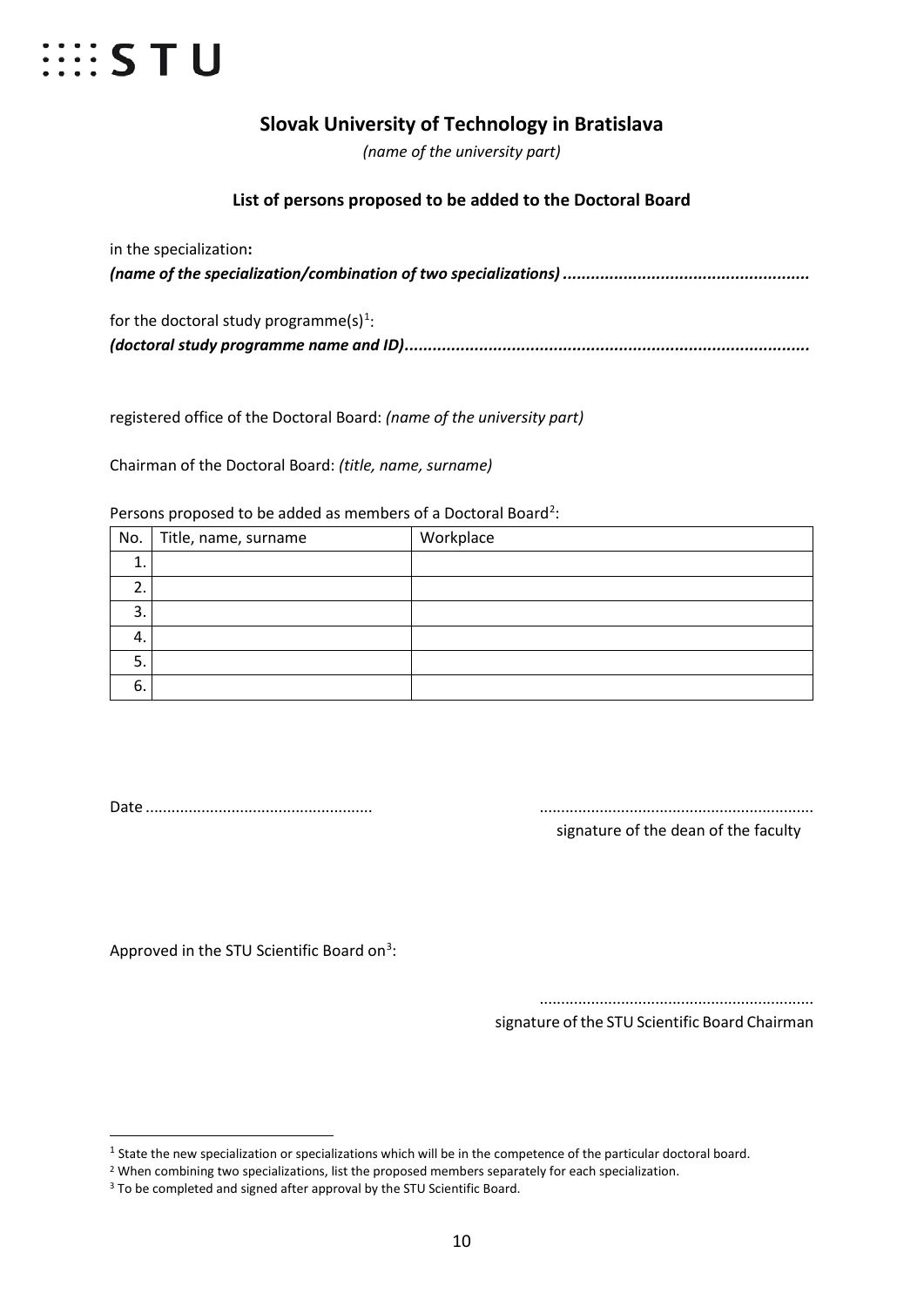

**Annex no. 3**

## **Slovak University of Technology in Bratislava (hereinafter referred to as the "STU")**

*(name of university part)*

### **Request for a member of a Doctoral Board to be appointed to a doctoral study programme specialization**

prepared pursuant to Art. 3 (4) of Rector's Directive no. 5/2021-SR Doctoral Boards of Doctoral Study Programmes at the STU, as amended by Amendment No. 1 (hereinafter referred to as the "Directive")

| Term of membership in the Doctoral Board in accordance with Art. 3 (5) of the Directive |
|-----------------------------------------------------------------------------------------|

A component of the proposal is the VUPCH of the proposed member.

Date .....................................................

................................................................ signature of the dean of the faculty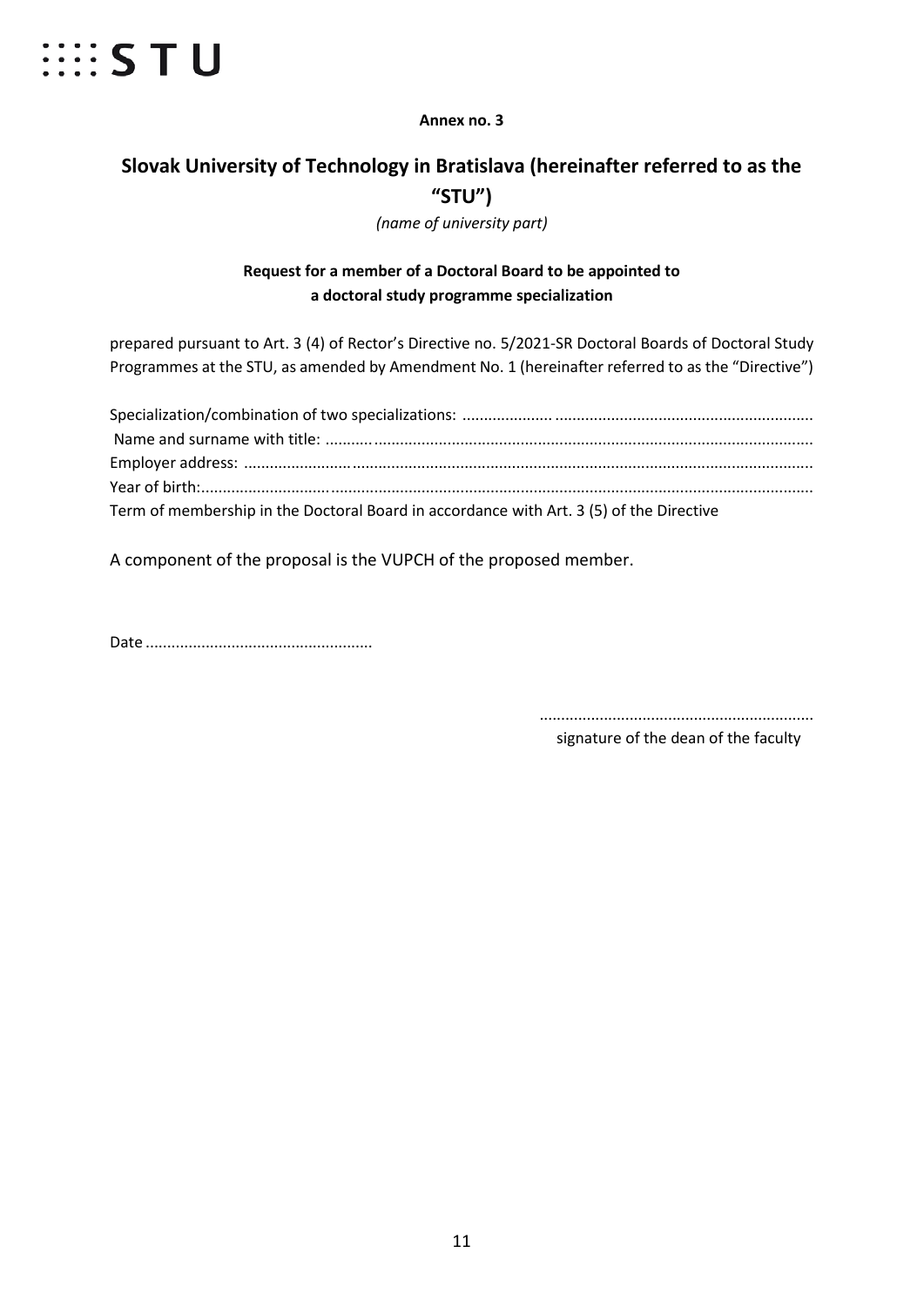

**Annex no. 4**

## **Slovak University of Technology in Bratislava (hereinafter referred to as the "STU")**

*(name of university part)*

## **Request for members to be added to a Doctoral Board in a doctoral study programme specialization**

In accordance with Art. 3 (7) of the Rector's Directive no. 5/2021-SR Doctoral Board of Doctoral Study Programmes at the STU, as amended by Amendment No. 1 from the day (hereinafter referred to as the "Directive"), **I request the addition of members** to the Doctoral Boards for the specialization

*(name of the specialization/combination of specializations) ..............................................................*

registered office of the Doctoral Board: *(name of the university part)*

for doctoral study programme $(s)$ <sup>[1:](#page-11-0)</sup>

*(doctoral study programme name and ID, form of study, standard length of study, language)............* the following external educational institutions does not participate/will participate in<sup>[2](#page-11-1)</sup> in the implementation: *(institution name).............................................................................................................*

Date.....................................................

............................................................. signature of the dean of the faculty

<span id="page-11-0"></span> <sup>1</sup> List the specialization or specializations for which new members of the Doctoral Board are to be added.

<span id="page-11-1"></span><sup>2</sup> Select one of the options.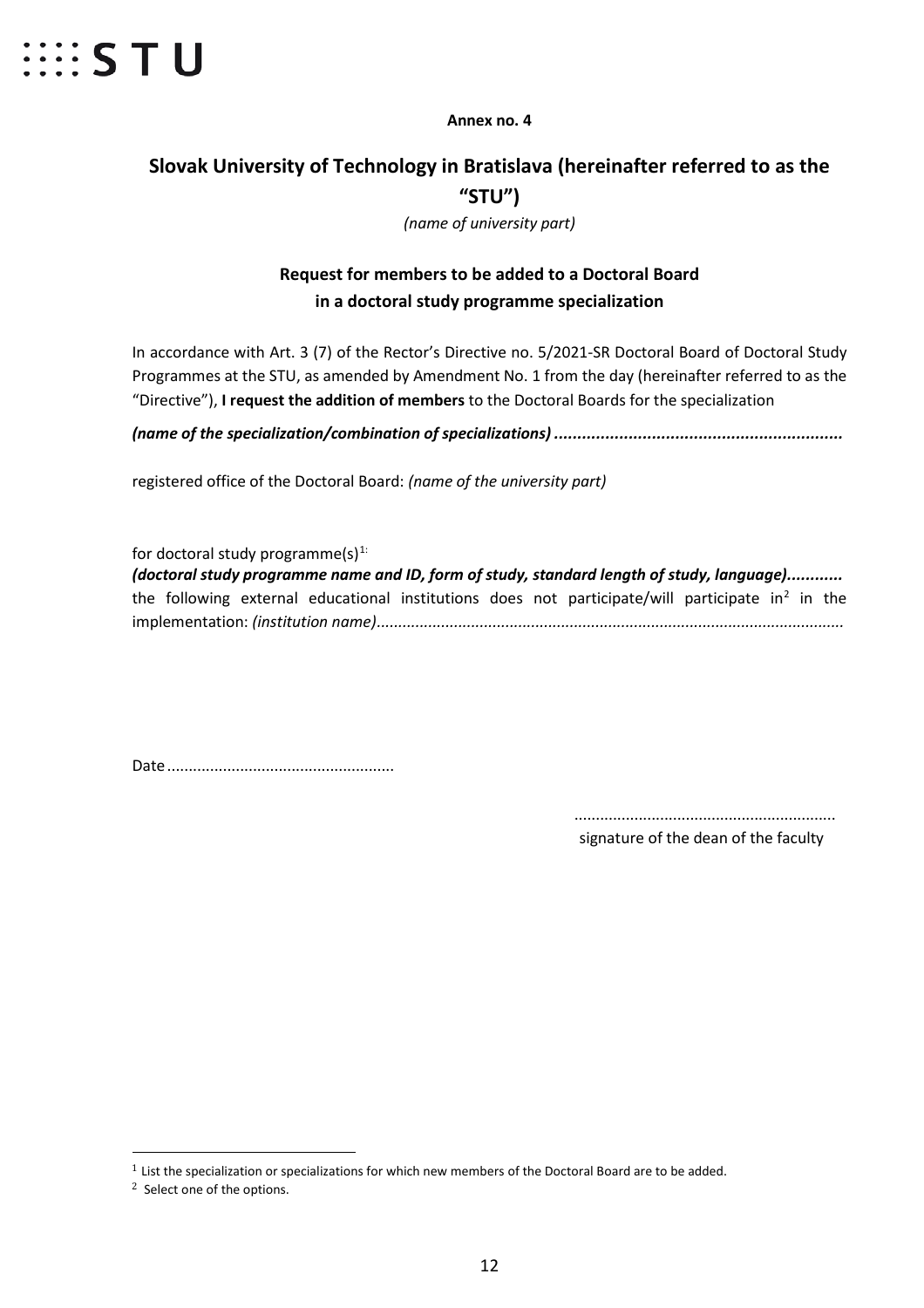

### **Slovak University of Technology in Bratislava**

*(name of university part)*

#### **List of persons nominated to be added to the Doctoral Board**

In the specialization**:** *(name of the specialization/combination of two specializations) .....................................................*

| for doctoral study programme $(s)^{1}$ |
|----------------------------------------|
|                                        |

registered office of the Doctoral Board: *(name of university part)*

Chairman of the Doctoral Board: *(title, name, surname)*

Persons nominated to become members of the Doctoral Board<sup>[2](#page-12-1)</sup>:

| No. | Title, name, surname | Workplace |
|-----|----------------------|-----------|
| ∸.  |                      |           |
| ۷.  |                      |           |
| 3.  |                      |           |
| 4.  |                      |           |
| o.  |                      |           |
| 6.  |                      |           |

Date.....................................................

.............................................................

signature of the faculty dean

Approved in the STU Scientific Board on<sup>3</sup>:

................................................................

signature of the STU Scientific Board Chairman

<span id="page-12-1"></span><span id="page-12-0"></span> $1$  List the specialization or specializations for which new members of the Doctoral Board are to be added.

<sup>&</sup>lt;sup>2</sup> In the case of a combination of two specializations please state the proposed members for individual specializations separately.

<span id="page-12-2"></span><sup>&</sup>lt;sup>3</sup> To be completed and signed after approval by the STU Scientific Board.".